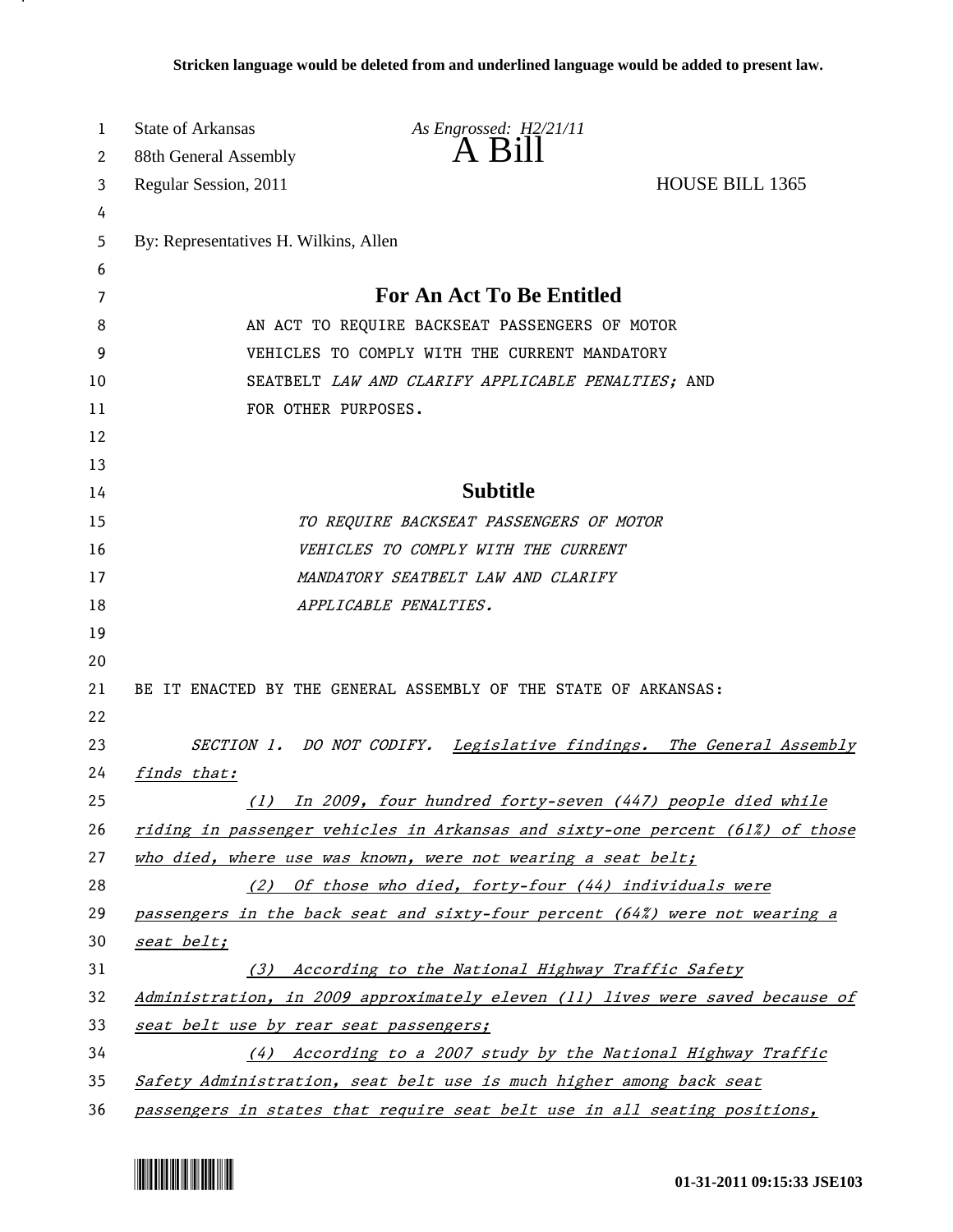As Engrossed: H2/21/11 HB

| 1  | averaging eighty-eight percent (88%) in states that cover all seats and       |
|----|-------------------------------------------------------------------------------|
| 2  | sixty-nine percent (69%) in states requiring only front seat use;             |
| 3  | (5) Thirty-one (31) states, the District of Columbia, and five                |
| 4  | (5) territories have primary seat belt laws, and of those, twenty-four $(24)$ |
| 5  | cover all seating positions;                                                  |
| 6  | (6) Arkansas's seat belt use rate has increased from seventy and              |
| 7  | four-tenths percent (70.4%) before the primary seat belt law went into effect |
| 8  | in 2009 to seventy-eight and three-tenths percent (78.3%) in 2010; however,   |
| 9  | we are still below the national average of eighty-five percent $(85\%)$ ;     |
| 10 | The Governors Highway Safety Association, the National<br>(7)                 |
| 11 | Highway Traffic Safety Administration, and the National Transportation Safety |
| 12 | Board all support the policy that states should adopt seat belt laws that     |
| 13 | cover all seats; and                                                          |
| 14 | (8) By amending the mandatory seat belt law to cover back seat                |
| 15 | passengers, Arkansas can expect to increase overall seat belt use in the      |
| 16 | state and save additional lives, prevent serious injuries, and save           |
| 17 | additional economic costs each year.                                          |
| 18 |                                                                               |
| 19 | SECTION 2. Arkansas Code § 27-37-702 is amended to read as follows:           |
| 20 | $27-37-702$ . Seat belt use required - Applicability of subchapter.           |
| 21 | Each driver and front seat passenger Except as provided under<br>(a)          |
| 22 | subsection (b) of this section, the driver and all passengers in any a motor  |
| 23 | vehicle operated on a street or highway in this state shall wear a properly   |
| 24 | adjusted and fastened seat belt properly secured to the vehicle.              |
| 25 | This subchapter shall does not apply to the following:<br>(b)                 |
| 26 | Passenger automobiles manufactured before July 1, 1968, and<br>(1)            |
| 27 | all other motor vehicles manufactured before January 1, 1972;                 |
| 28 | Passengers and drivers A passenger or driver with a physical<br>(2)           |
| 29 | disability that contraindicates the use of a seat belt, and which condition   |
| 30 | is certified by a physician who states the nature of the disability as well   |
| 31 | as the reason the use of a seat belt is inappropriate;                        |
| 32 | (3) Children A child who require requires protection and are is               |
| 33 | properly restrained under The the Child Passenger Protection Act, § 27-34-101 |
| 34 | et seq.; and                                                                  |
| 35 | (4) Drivers A driver who are is a rural letter earriers carrier               |
| 36 | of the United States Postal Service while performing their his or her duties  |
|    |                                                                               |

01-31-2011 09:15:33 JSE103